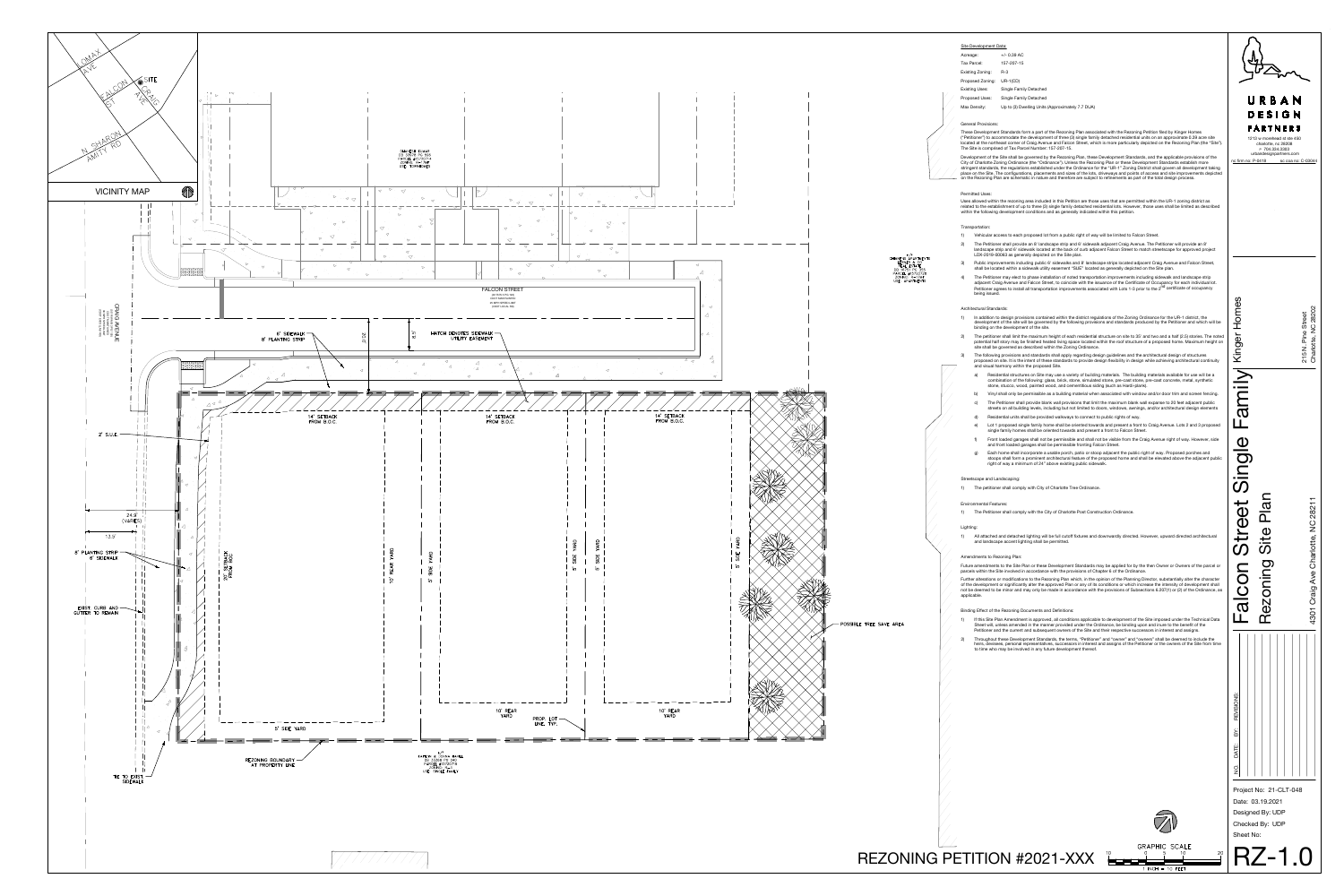# **DEVELOPMENT STANDARDS PETITION NO. 2021-??? FALCON STREET SINGLE FAMILY 3/19/2021**

#### **Site Development Data:**

| Acreage:                | $+/- 0.39$ AC                                    |  |
|-------------------------|--------------------------------------------------|--|
| <b>Tax Parcel:</b>      | 157-207-15                                       |  |
| <b>Existing Zoning:</b> | $R-3$                                            |  |
| <b>Proposed Zoning:</b> | $UR-1(CD)$                                       |  |
| <b>Existing Uses:</b>   | <b>Single Family Detached</b>                    |  |
| <b>Proposed Uses:</b>   | <b>Single Family Detached</b>                    |  |
| <b>Max Density:</b>     | Up to (3) Dwelling Units (Approximately 7.7 DUA) |  |

#### **General Provisions:**

These Development Standards form a part of the Rezoning Plan associated with the Rezoning Petition filed by Kinger Homes ("Petitioner") to accommodate the development of three (3) single family detached residential units on an approximate 0.39 acre site located at the northeast corner of Craig Avenue and Falcon Street, which is more particularly depicted on the Rezoning Plan (the "Site"). The Site is comprised of Tax Parcel Number: 157-207-15.

Development of the Site shall be governed by the Rezoning Plan, these Development Standards, and the applicable provisions of the City of Charlotte Zoning Ordinance (the "Ordinance"). Unless the Rezoning Plan or these Development Standards establish more stringent standards, the regulations established under the Ordinance for the "UR-1" Zoning District shall govern all development taking place on the Site. The configurations, placements and sizes of the lots, driveways and points of access and site improvements depicted on the Rezoning Plan are schematic in nature and therefore are subject to refinements as part of the total design process.

#### **Permitted Uses:**

Uses allowed within the rezoning area included in this Petition are those uses that are permitted within the UR-1 zoning district as related to the establishment of up to three (3) single family detached residential lots. However, those uses shall be limited as described within the following development conditions and as generally indicated within this petition.

#### **Transportation:**

- 1) Vehicular access to each proposed lot from a public right of way will be limited to Falcon Street.
- 2) The Petitioner shall provide an 8' landscape strip and 6' sidewalk adjacent Craig Avenue. The Petitioner will provide an 8' landscape strip and 6' sidewalk located at the back of curb adjacent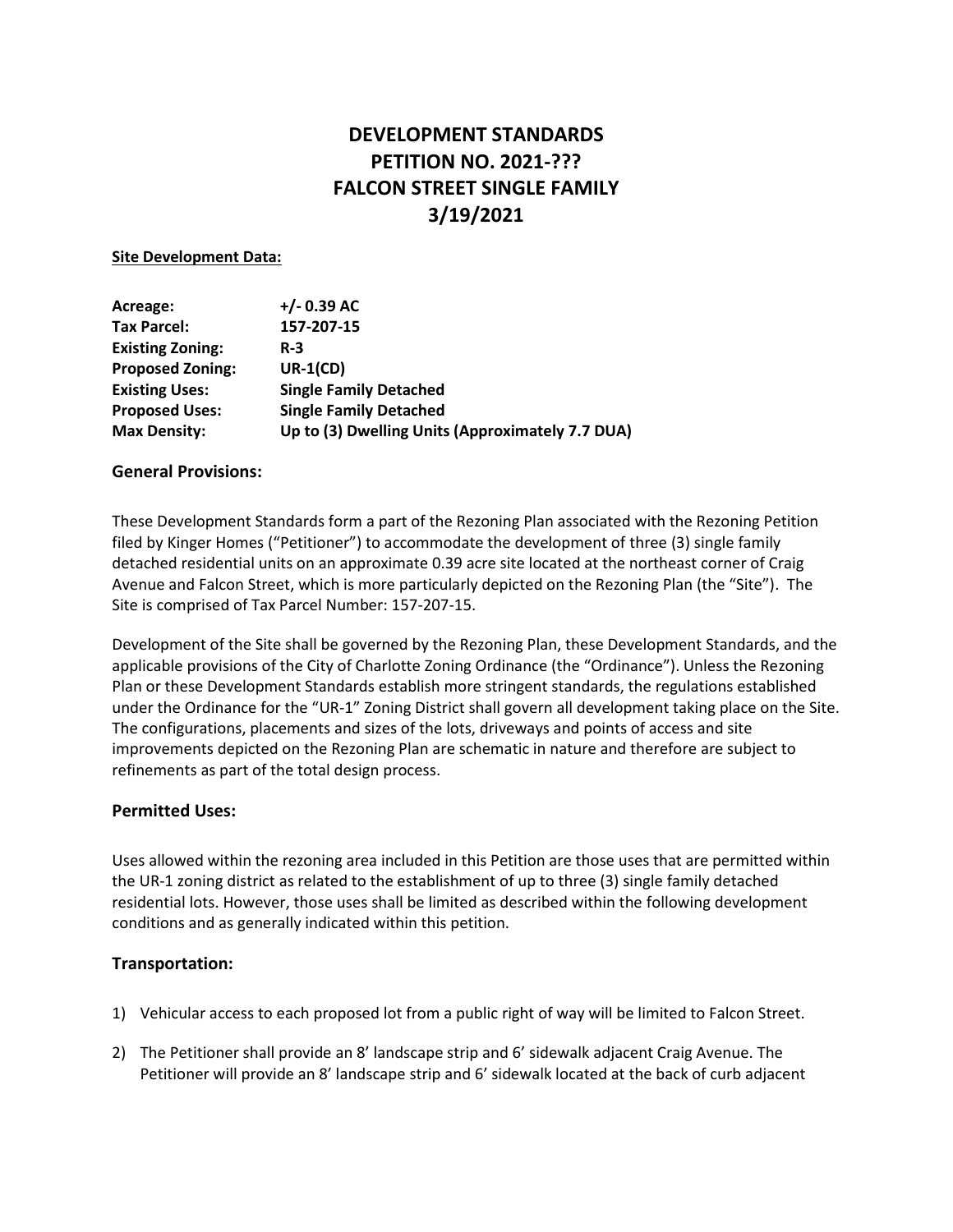Falcon Street to match streetscape for approved project LDX-2019-00063 as generally depicted on the Site plan.

- 3) Public improvements including public 6' sidewalks and 8' landscape strips located adjacent Craig Avenue and Falcon Street, shall be located within a sidewalk utility easement "SUE" located as generally depicted on the Site plan.
- 4) The Petitioner may elect to phase installation of noted transportation improvements including sidewalk and landscape strip adjacent Craig Avenue and Falcon Street, to coincide with the issuance of the Certificate of Occupancy for each individual lot. Petitioner agrees to install all transportation improvements associated with Lots 1-3 prior to the  $2^{nd}$  certificate of occupancy being issued.

### **Architectural Standards:**

- 1) In addition to design provisions contained within the district regulations of the Zoning Ordinance for the UR-1 district, the development of the site will be governed by the following provisions and standards produced by the Petitioner and which will be binding on the development of the site.
- 2) The petitioner shall limit the maximum height of each residential structure on site to 35' and two and a half (2.5) stories. The noted potential half story may be finished heated living space located within the roof structure of a proposed home. Maximum height on site shall be governed as described within the Zoning Ordinance.
- 3) The following provisions and standards shall apply regarding design guidelines and the architectural design of structures proposed on site. It is the intent of these standards to provide design flexibility in design while achieving architectural continuity and visual harmony within the proposed Site.
	- a) Residential structures on Site may use a variety of building materials. The building materials available for use will be a combination of the following: glass, brick, stone, simulated stone, precast stone, pre-cast concrete, metal, synthetic stone, stucco, wood, painted wood, and cementitious siding (such as Hardi-plank).
	- b) Vinyl shall only be permissible as a building material when associated with window and/or door trim and screen fencing.
	- c) The Petitioner shall provide blank wall provisions that limit the maximum blank wall expanse to 20 feet adjacent public streets on all building levels, including but not limited to doors, windows, awnings, and/or architectural design elements
	- d) Residential units shall be provided walkways to connect to public rights of way.
	- e) Lot 1 proposed single family home shall be oriented towards and present a front to Craig Avenue. Lots 2 and 3 proposed single family homes shall be oriented towards and present a front to Falcon Street.
	- f) Front loaded garages shall not be permissible and shall not be visible from the Craig Avenue right of way. However, side and front loaded garages shall be permissible fronting Falcon Street.